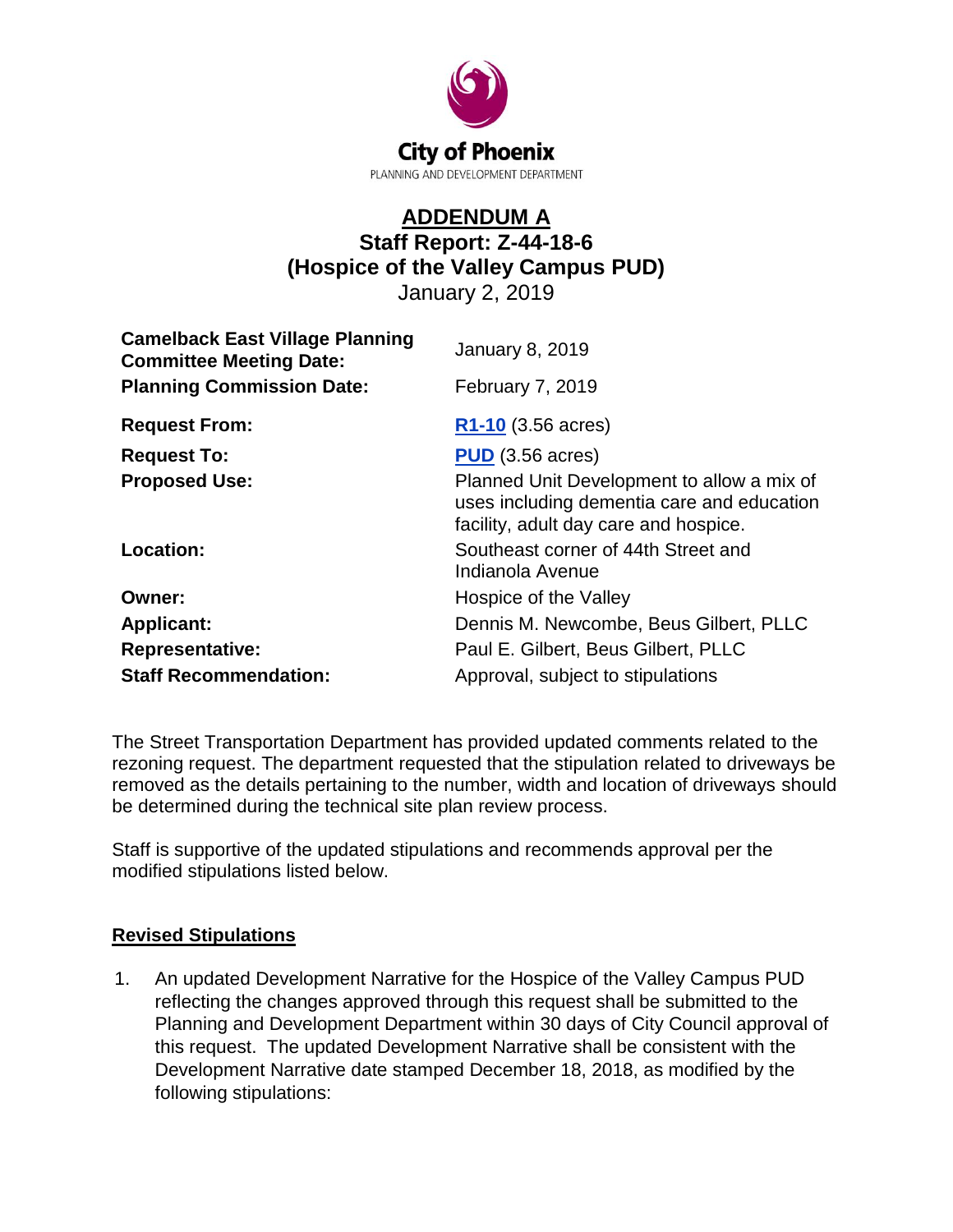- a. Front Cover: Revise the submittal date information on the bottom to add the following: City Council adopted: [Add adoption date]
- b. Page 4, Table of Contents: Update page numbers to match the PUD sections.
- c. Page 4, Exhibits: Modify Exhibit 10 to "Cross-Section along Indianola Avenue" and Exhibit 11 to "Proposed Building Height and Building and Landscape Setback Exhibit".
- d. Page 11, 1st sentence, Revise as follows: "Clearly, even the proposed height is consistent and compatible with the single-family residential zoning districts….".
- e. Page 16, Building Height, 2nd Paragraph, 2nd Sentence, Revise as follows: The result of this compatible lot coverage is the creation of greater openness…".
- f. Page 16, Building Height, 2nd Paragraph, 4th Sentence: Delete.
- g. Page 17, The Landscape Design, 4th Paragraph, 1st Sentence: Modify as follows: An average 28-foot landscape setback…"
- h. Page 18, List of Uses: Add the following below 1.a): b) No residential dwelling units, as defined by Section 202 of the City of Phoenix Zoning Ordinance shall be permitted.
- i. Page 21, Development Standards, Building Setbacks: Modify to Exhibit K-11.
- j. Page 22, Add: Development Standards header at the top of the table.
- k. Page 22, Landscape Setbacks/Area and Building Height: Modify to Exhibit K-11.
- l. Page 22, Second Building Height Standard, Add "Maximum" in front of Building Height and change the maximum building height to 25-feet.
- m. Page 22, Lot Coverage, Delete: "Note: Calculations assume gross site area including Indianola Avenue".
- n. Page 26, Design Guidelines, 2.c, Modify as follows: "Building facades shall not exceed 40 linear feet without architectural embellishments…"
- o. Page 26, Design Guidelines, Façade articulation standards, Add the following: "g. Second story windows shall be prohibited along the southern property line.